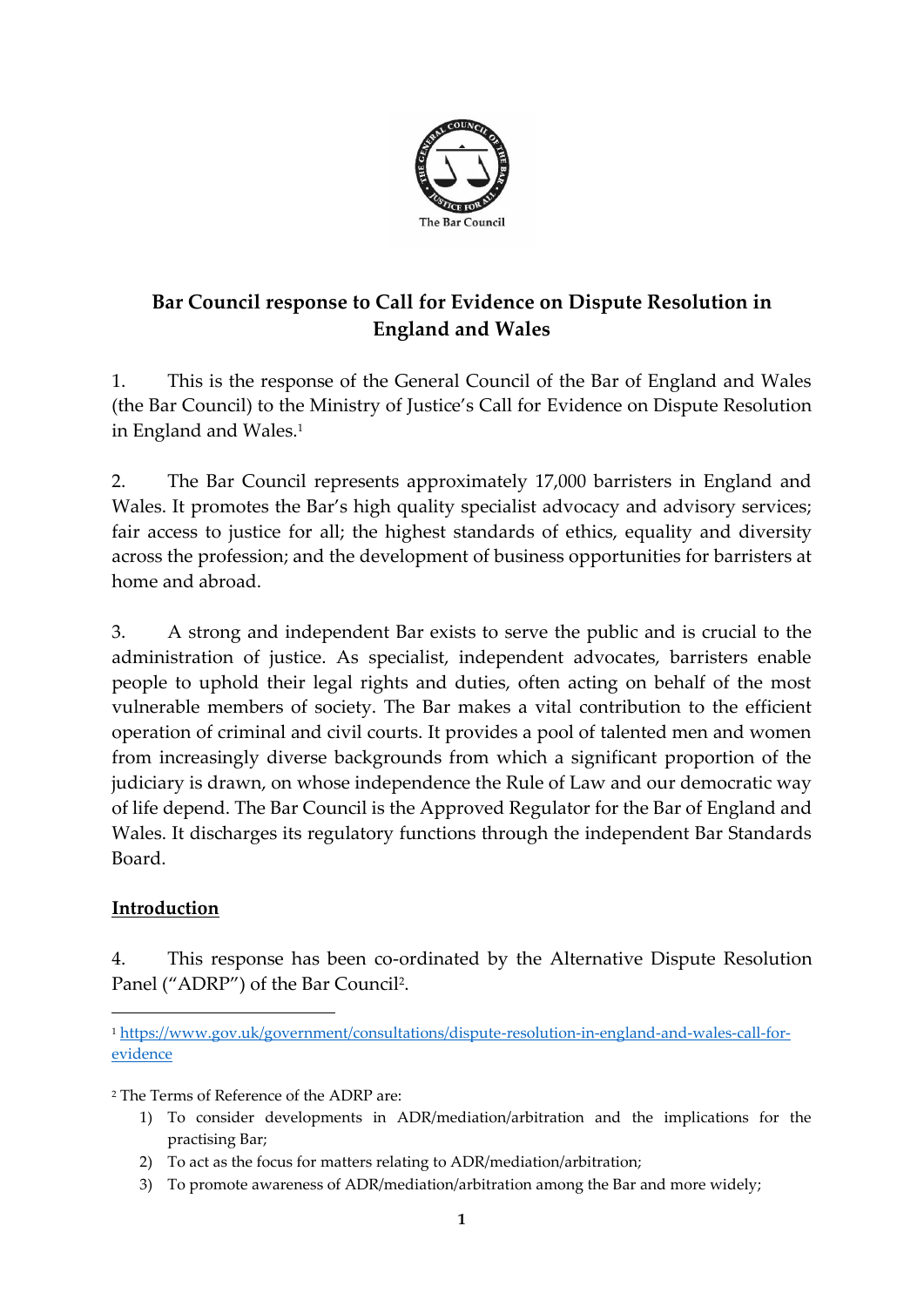5. The members of the ADRP have a wide experience of dispute resolution processes in civil and family disputes, including arbitration, adjudication and mediation. Some members also have experience of "ombudsmen schemes" 3 .

6. The ADRP and the Bar Council do not collect statistical evidence. Other organisations, in particular the Civil Justice Council 's Judicial ADR Committee, are better placed to provide such data.

7. The responses below are based on ADRP members' extensive experience, which cumulatively amounts to hundreds of years' of experience.

8. Several Specialist Bar Associations (SBAs) have given individual responses<sup>4</sup>. We are broadly aligned with the spirit of these submissions and recognise the expertise and experience that the Specialist Bar Associations bring with them. As such, these submissions should be treated with considerable weight when making any decisions about the role of ADR in dispute resolution going forward.

#### **General responses**

9. Generally, the Bar Council welcomes the MOJ's initiative to encourage greater use of different methods of dispute resolution, and the desire of the new Master of the Rolls, Sir Geoffrey Vos, to encourage greater use of technology in such processes, as well as in the court processes.

The ADR Panel reports primarily to the Legal Services Committee.

<sup>3</sup> By "ombudsman schemes" we refer to those schemes where a right of application to a dispute resolution provider is offered as a consequence of a statutory or contractual requirement or by virtue of a trader's involvement in a trade ADR scheme. Such schemes may offer conciliation or mediation as part of their processes but usually involve final resolution by some form of decision-making process or adjudication. In these schemes, the outcome is not usually binding on the consumer but is binding on the trader. These schemes are of particular value where the dispute is of low financial value. They may also offer remedies that would not at the moment be granted by a court, such as a direction to a trader to make an apology. These schemes often also offer a wider focus on aspects of customer service and fair decision-making/maladministration/actions that do not meet the reasonable expectation of consumers. These matters cannot always be comfortably accommodated by notions of breach of contract or breach of a duty of care.

<sup>4</sup> Copies of responses by the Planning and Environment Bar Association (PEBA) and the Personal Injuries Bar Association (PIBA) accompany this response.

<sup>4)</sup> To provide advice on ADR/mediation/arbitration:

a. to the Bar generally; and

b. to specific committees;

<sup>5)</sup> To assist the Ethics Committee in the formulation of ethical and other guidance covering practice as a mediator and/or arbitrator.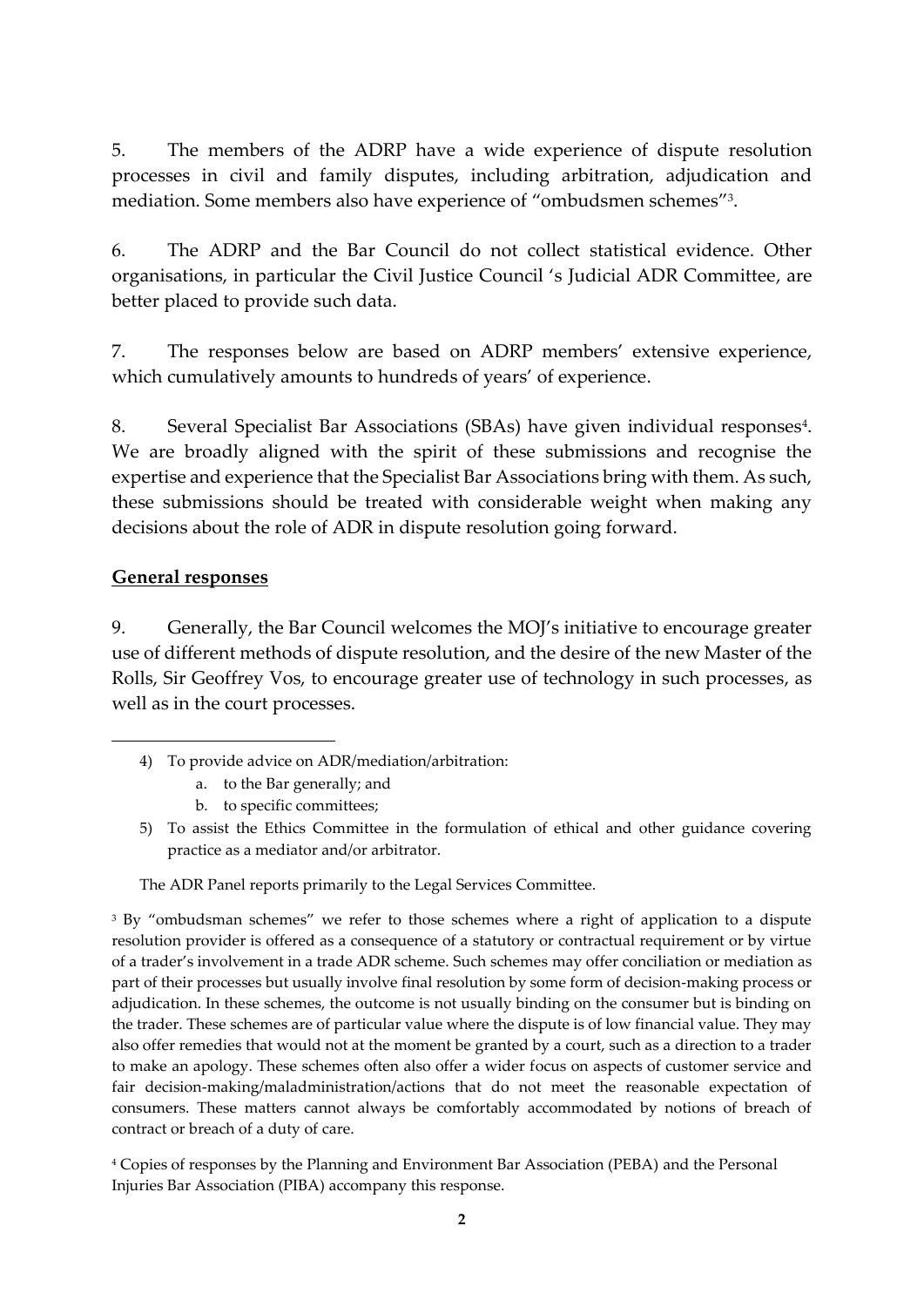10. The time has come to re-name "Alternative" Dispute Resolution as "Primary Dispute Resolution" (PDR)<sup>5</sup>. This will send the clear message that dispute resolution processes such as arbitration, adjudication, early neutral evaluation, expert determination and mediation should all be considered before litigation and should be ordinary mainstream ways of managing and resolving differences between citizens without resorting to "law".

11. Although it is clearly a good idea for judges to encourage litigants to consider ADR, the Bar Council does not support judicial compulsion. ADR processes are inherently consensual. Compelling a party to consider ADR is one thing. Compelling them to participate is quite another. In terms of general policy, the Bar Council suggests a "nudge" from a judge can be firm, but it should stop short of a "shove."

12. Taking an overview, DR ideally needs to be considered by parties to a dispute long before it escalates to litigation.

13. There is a dire need for a government advisory body independent from the court system to be set up to provide advice about the different forms of ADR available. A suggested name for such a new body is the "Dispute Resolution Advice Service".

14. Finally, regarding use of technology, any use of technology in ADR processes or in court processes must always take account of those in society who are digitally excluded. If it does not, a significant number of people may be denied access to justice.

### **Responses to specific questions**

### **1. Drivers of engagement and settlement**

# **Q1. Do you have evidence of how the characteristics of parties and the type of dispute affect motivation and engagement to participate in dispute resolution processes?**

15. Material considerations are cost, timesaving, the desirability or otherwise of maintaining cordial relations and, more importantly than anything, where the dispute resolution route is not clearly signposted, the information that parties have about the

<sup>5</sup> PDR is a term already used in some jurisdictions to describe dispute resolution processes which take place prior to, or instead of, determination by a court. For example, section 14 of the Australian Family Law Act 1975 "*encourages people to use primary dispute resolution mechanisms (such as counselling, mediation, arbitration or other means of conciliation or reconciliation) to resolve matters in which a court order might otherwise be made*."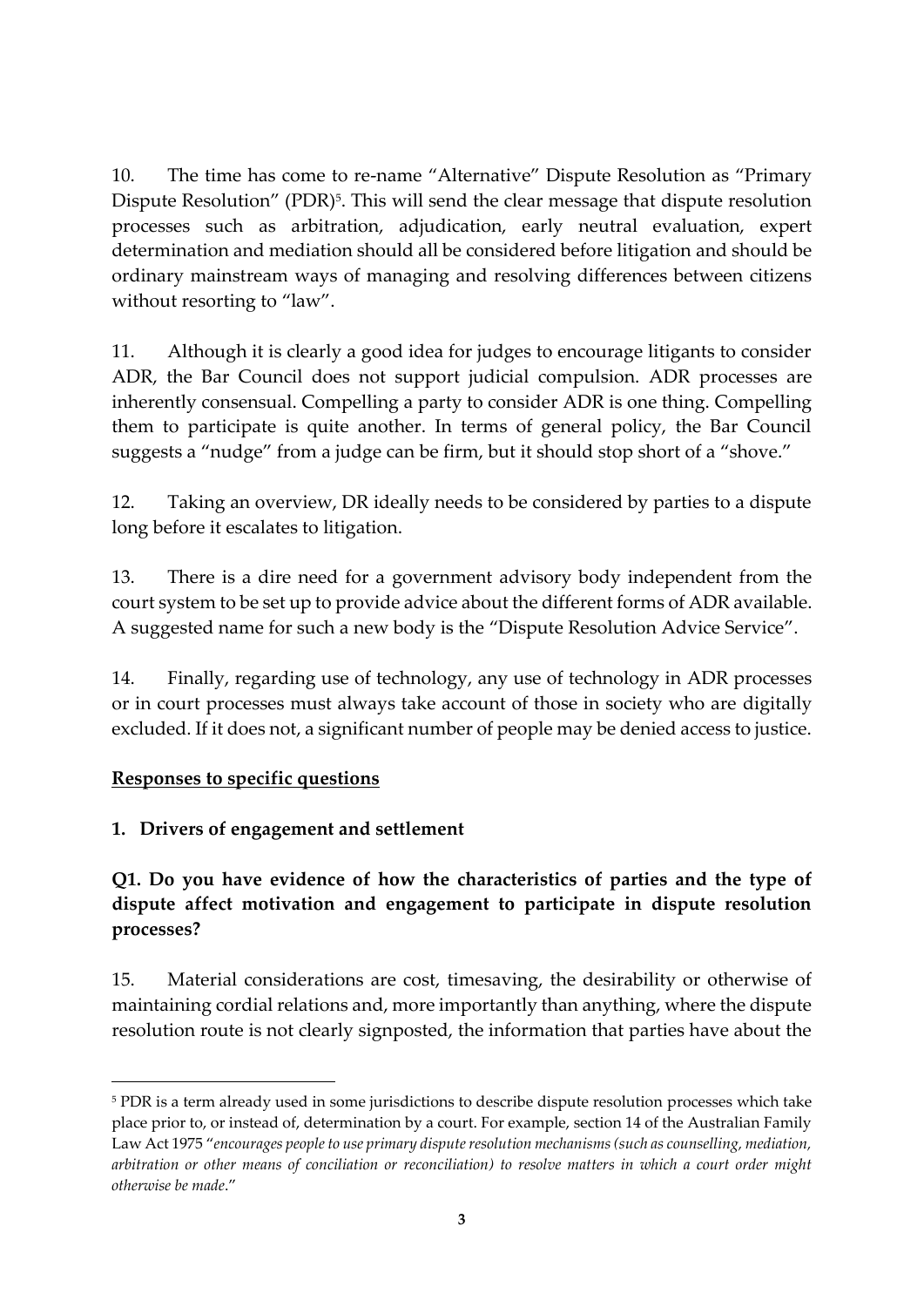dispute resolution options (hence the Bar Council suggests setting up a new Dispute Resolution Advice Service).

16. As identified in the Call for Evidence, there are a wide range of options available.

17. Experience suggests that where a claim is of high value or importance to the parties, it is more likely they will seek professional advice as to the best process for the resolution of their dispute. That advice will, or certainly should, always involve discussion of a dispute resolution process outside litigation. This is underpinned by professional obligations by both solicitors and barristers. Nevertheless:

- It is a complication that parties have little direct access to information about ADR outside the court process and ADR is not yet part of our national vocabulary: litigants' first challenge is more likely to be "see you in court" than "shall we go to mediation?".
- Moreover, legal professionals are not united in their view of "alternative" dispute resolution. Although we do not suggest the obligation to explain different types of ADR is ignored by professionals, it is an obligation often placed in the hands of those who may have a conflict of interest with their client. Dispute resolution outside court may be advantageous to parties financially and in in other ways, (such as timesaving), but not financially advantageous to their advisors. This is an unfortunate reality which could be ameliorated by better understanding by prospective and actual litigants about the options that are available. Transparency of this sort would also be a better protection for those advising on dispute resolution processes.
- Knowledge about dispute resolution schemes on the part of legal professionals can also be patchy. While the process of mediation is increasingly well understood, few litigants are advised that they may consider early neutral evaluation, adjudication or arbitration either under an existing scheme or a tailor-made set of dispute resolution rules designed by agreement between the parties and their advisors to meet the specific needs of the dispute and the parties. An example of such tailor-made schemes is offered by the provider CEDR. At least one ADRP member has had direct experience of reaching adjudication and arbitration decisions in business to business (B2B) disputes on that basis. The characteristics of the parties in such a case were that the solicitors advising each party were well informed about dispute resolution processes and wished to bring the dispute to an end speedily. A strict timetable also involving the decisionmaker was also important.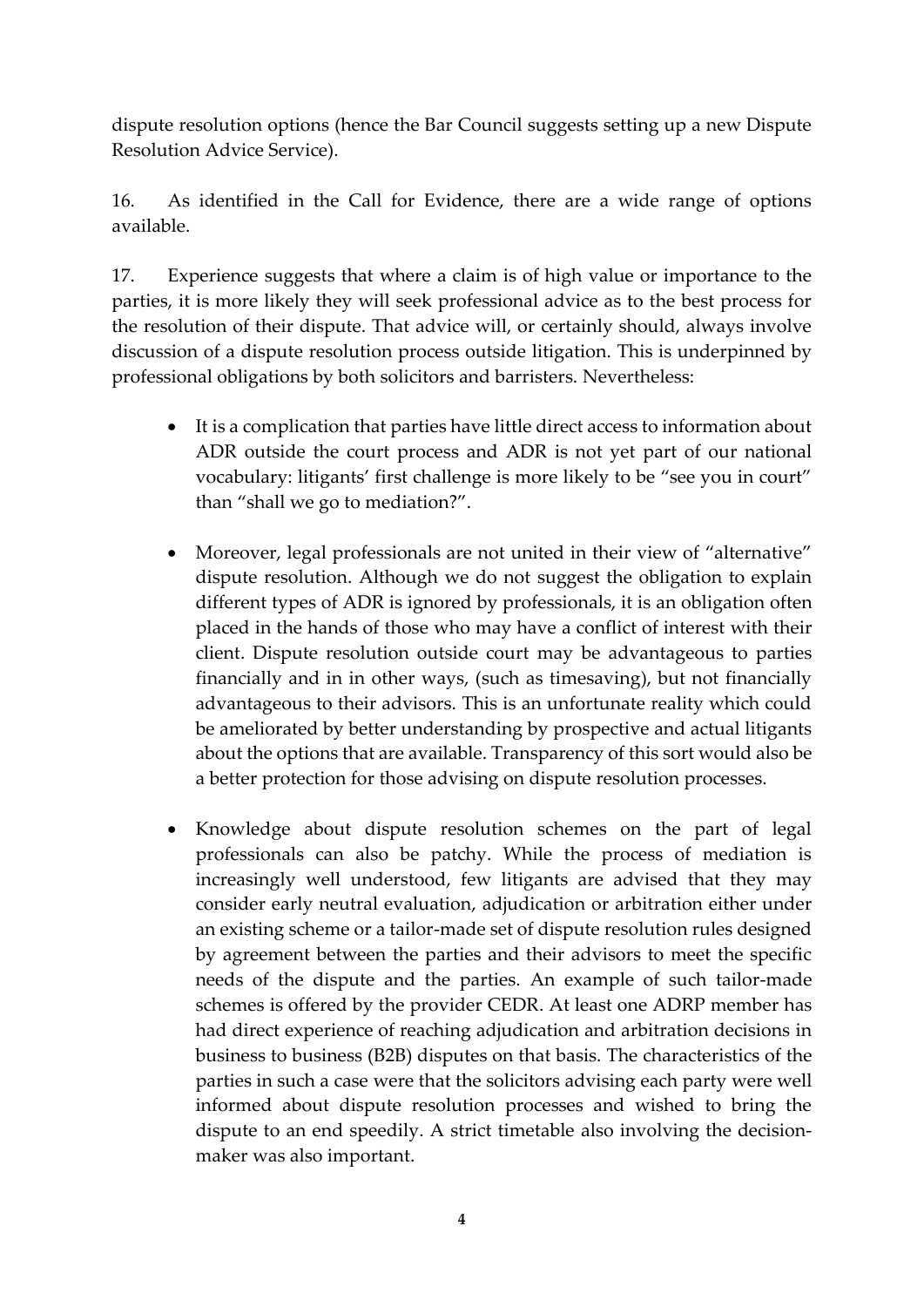18. Better information about the availability of non-court-based dispute resolution (i.e., ADR) is highly desirable. It should involve all types of dispute resolution and apply to stages before, during and after court action.

19. The cost of setting up and running the suggested new Dispute Resolution Advice Service might be questioned. In the long-term however such cost is likely to be more than off-set by the savings to the court system, as well as being of wider social benefit. (A society with less disputes and litigation is a happier and healthier society).

20. Where a claim is of low or comparatively low value, the absence of no guarantee of a settlement in mediation, is likely to be a disincentive. This may not apply to other dispute resolution techniques such as adjudication where a decision may be reached, in some cases, very inexpensively and often on a 'documents only' basis and without the need for legal representation. As indicated above, where parties are directed towards an adjudication scheme by a trade body or because the process is provided for by statute, parties tend to use these gratefully. The dispute resolution providers would be able to give statistical evidence about the number of cases that are dealt with each year.

# **Q2. Do you have any experience or evidence of the types of incentives that help motivate parties to participate in dispute resolution processes? Do you have evidence of what does not work?**

21. As indicated above, knowledge about the options is critical. Other incentives are the likelihood of reduced cost, the speed of obtaining an outcome and the increased likelihood of maintaining collaborative relationships after the dispute has been resolved.

22. Another important consideration is that ADR prior to litigation may not require the parties to be legally represented.

**Q3. Some evidence suggests that mandatory dispute resolution gateways, such as the Mediation Information & Assessment Meeting (MIAM), work well when they are part of the court process. Do you agree? Please provide evidence to support your response.** 

23. The Bar Council has no response.

**Q4. Anecdotal evidence suggests that some mediators or those providing related services feel unable to refer parties to sources of support/information – such as the separated parents' information programme in the family jurisdiction – and this is a barrier to effective dispute resolution process. Do you agree? If so, should**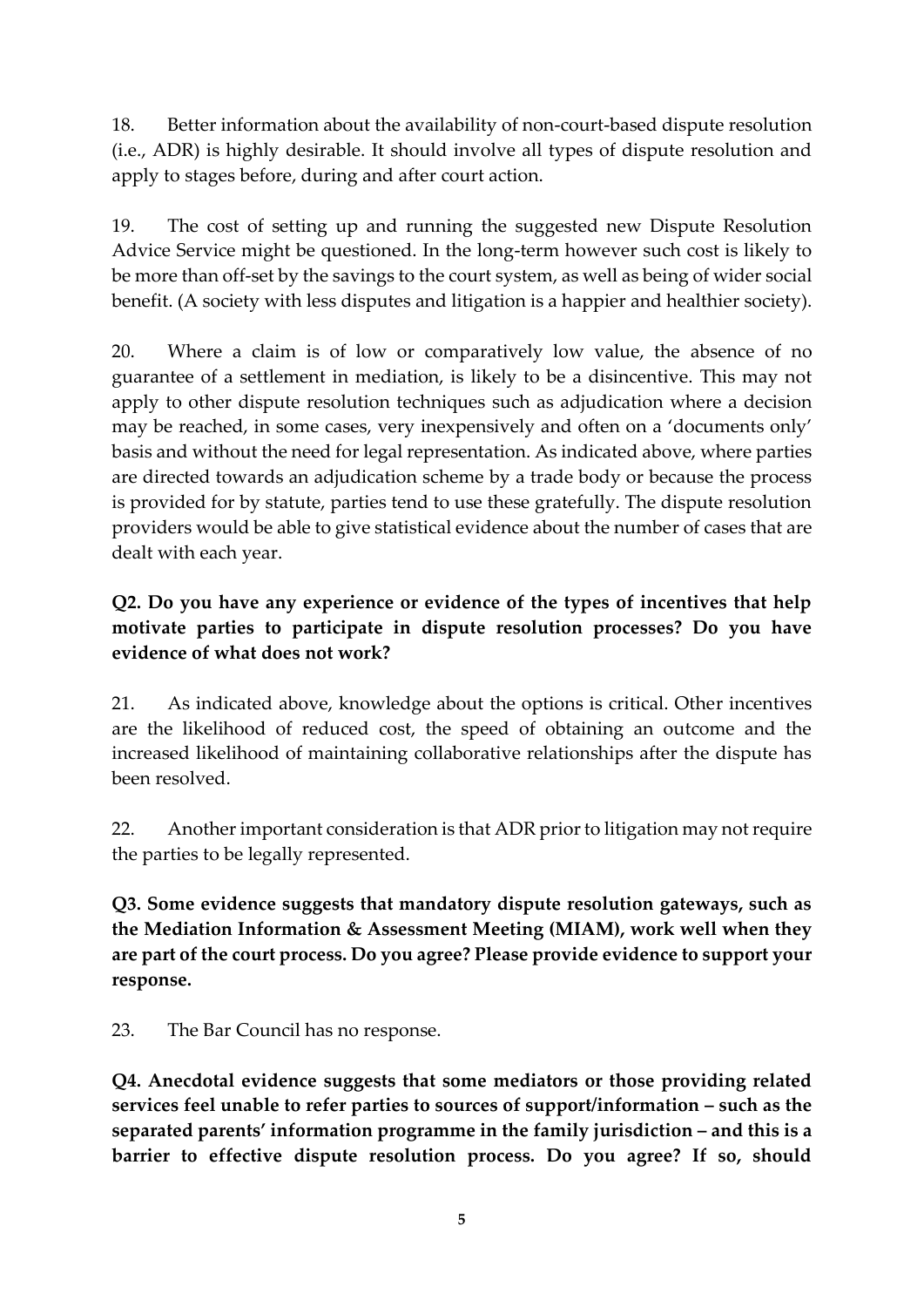**mediators be able to refer parties onto other sources of support or interventions? Please provide evidence to support your response.** 

24. The Bar Council has no response.

**Q5. Do you have evidence regarding the types of cases where uptake of dispute resolution is low, and the courts have turned out to be the most appropriate avenue for resolution in these cases?** 

25. The Bar Council is aware that disputes involving important principles of law, or where a punitive remedy is requested, may need to be resolved in court. Such cases may however be resolved on an individual basis by mediation of the individual dispute. The uptake of resolution techniques such as adjudication, etc is low.

26. It is notable, however, that at least one dispute resolution provider (CEDR) offers a service by which aggrieved persons can complain about the decision-making processes of certain statutory bodies such as Ofsted, Homes England, etc. As above, parties to a dispute can tailor-make the rules that would apply to a decision.

# **Q6. In your experience, at what points in the development of a dispute could extra support and information be targeted to incentivise a resolution outside of court? What type of dispute does your experience relate to?**

27. As indicated above, the most valuable input would be additional distribution of information about ADR and the options at all stages of a dispute: before, during or afterwards. A way to achieve this would be to create the suggested Dispute Resolution Advice Service.

28. At present, signposting to ADR only happens in consumer cases. This may not be working as well as originally hoped on the implementation of the ADR Directive.

# **Q7. Do you have any evidence about common misconceptions by parties involved in dispute resolution processes? Are there examples of how these can be mitigated?**

29. Education/information is key to avoiding misconceptions by parties. Often parties do not understand the difference between mediation and arbitration and the roles of the mediator and arbitrator. The costs of the possible ADR processes need to be transparent. It may be that videos demonstrating how the various processes work could resolve continuing misconceptions.

# **2. Quality and outcomes**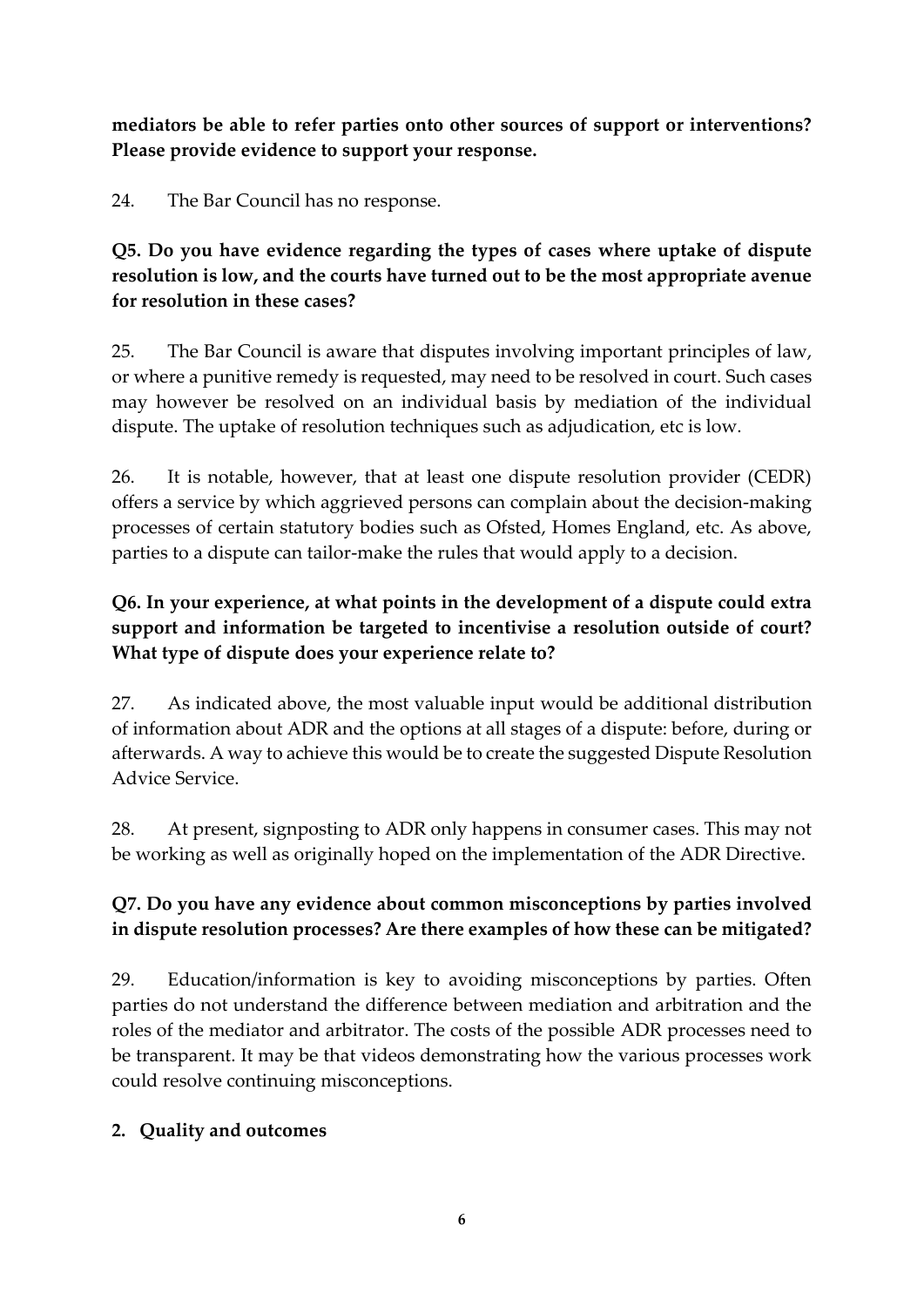#### **Q8. Do you have evidence about whether dispute resolution processes can achieve better outcomes or not in comparison to those achieved through the courts?**

30. Much depends on the nature of the dispute and its background. The importance of an apology is not to be underestimated, for example in clinical negligence cases, but also in other disputes. In business disputes, a continuing relationship may be of vital importance. Mediator members of the ADRP have considerable experience of successful outcomes outside the main dispute which could not have been addressed by a court. Also, as noted above, adjudication schemes may offer opportunities to look more widely at issues such as customer service, whether the applicant is a consumer or business. An example of the last of these is the new Business Banking adjudication scheme.

### **Q9. Do you have evidence of where settlements reached in dispute resolution processes were more or less likely to fully resolve the problem and help avoid further problems in future?**

31. It is rare to get post-mediation feedback. Certainly, the sooner a dispute resolution process is commenced and concluded, the greater the likelihood of avoiding further disputes between parties.

32. As dispute resolution processes are also generally directed to individual issues, this process is not designed to compel parties to take steps that will prevent future disputes with other parties. This is the role of public activities such as court decisions or regulation.

### **Q10. How can we assess the quality of case outcomes across different jurisdictions using dispute resolution mechanisms, by case types for example, and for the individuals and organisations involved?**

33. A way of assessing the quality of decision-making would be to consider the complaints made against dispute resolution providers. Statistical information may be available from these bodies or from professional bodies such as the Chartered Institute of Arbitrators.

### **Q11. What would increase the take up of dispute resolution processes? What impact would a greater degree of compulsion to resolve disputes outside court have? Please provide evidence to support your view.**

34. Again, information and education is key. Unless parties have had experience of ADR procedures, they are unlikely to be aware of alternatives to litigation and the potentially beneficial costs implications. While, for various reasons, there has been a reluctance to accept a greater degree of compulsion than, for example, potential costs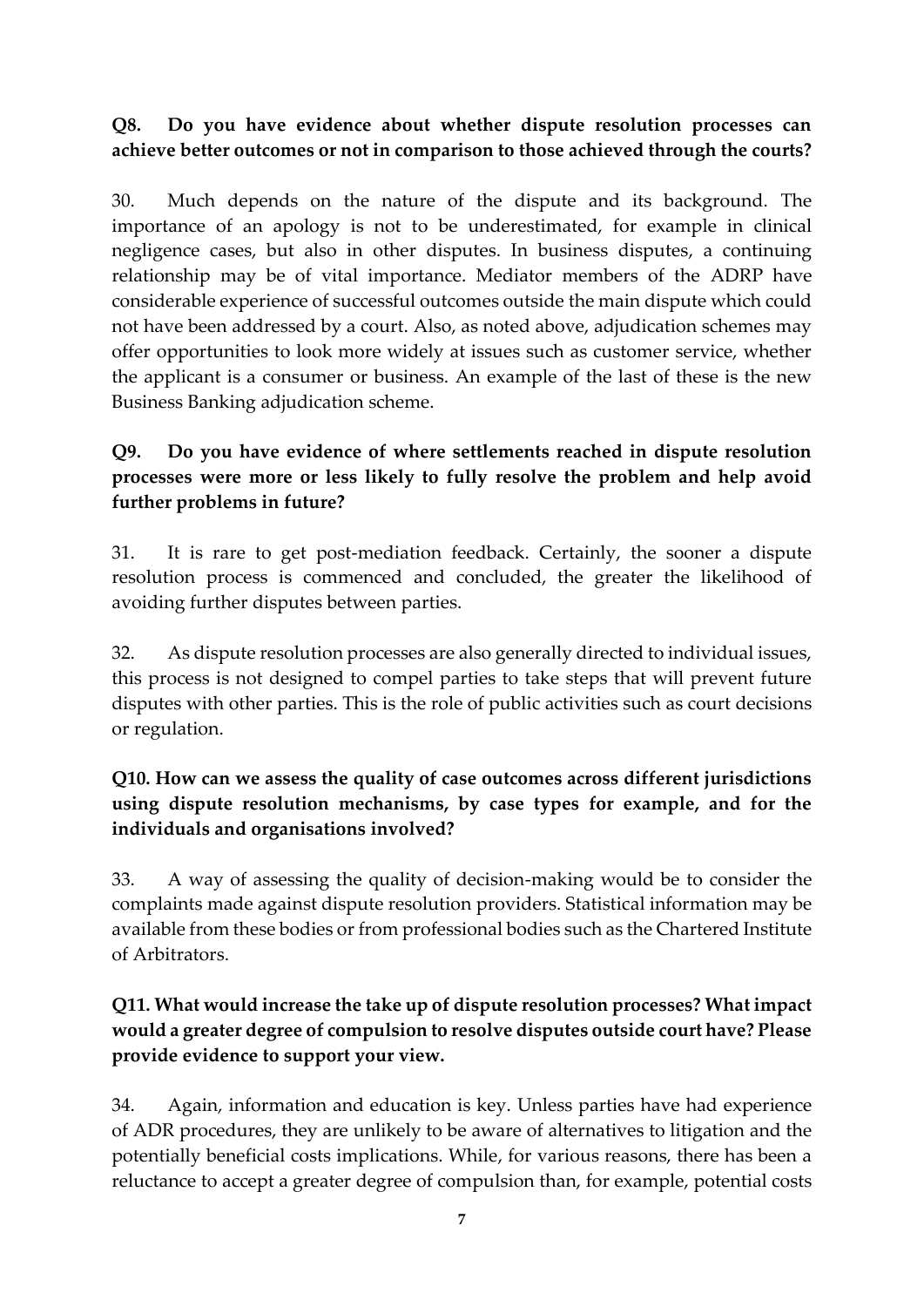sanctions, this is not the case in all jurisdictions. Data can be accessed from those jurisdictions, not available to us.

### **Q12. Do you have evidence of how unrepresented parties are affected in dispute resolution processes such as mediation and conciliation?**

35. The role of the mediator where a party is unrepresented is to ensure that that party is not disadvantaged. In that respect, the quality and experience of the mediator are most important. Early advice to an unrepresented party, as in family cases, would be of assistance. In other words, a form of MIAMs in civil cases.

# **Q13. Do you have evidence of negative impacts or unintended consequences associated with dispute resolution schemes? Do you have evidence of how they were mitigated and how?**

36. No.

37. The Bar Council does not believe that this is an issue. Of course, it may be the case that a party does not like, or changes his mind about, an outcome that has been arrived at in a dispute resolution process. It may be that such a party has by engagement in the process agreed not to pursue litigation. We do not however think this is a "negative" impact or "unintended consequence".

38. There are also unlikely to be unintended consequences for others because the nature of dispute resolution is that it is confidential and limited only to that one dispute.

# **Q14. Do you have evidence of how frequently dispute resolution settlements are complied with, or not? In situations where the agreement was not complied with, how was that resolved?**

39. We imagine that non-compliance is rare. A settlement agreement signed by the parties is an enforceable contract. Some of us have experience of a mediated settlement coming back for clarification.

40. In adjudications, the scheme may have the effect that one party is free to reject the outcome (e.g., a consumer although the trader is bound) or the scheme may be binding only for a time (e.g., in building disputes). In relation to adjudications under trade schemes or those involving regulated entities, trade bodies, the regulator and the dispute resolution provider will usually oversee compliance.

# **Q15. Do you have any summary of management information or other (anonymised) data you would be willing to share about your dispute resolution processes and**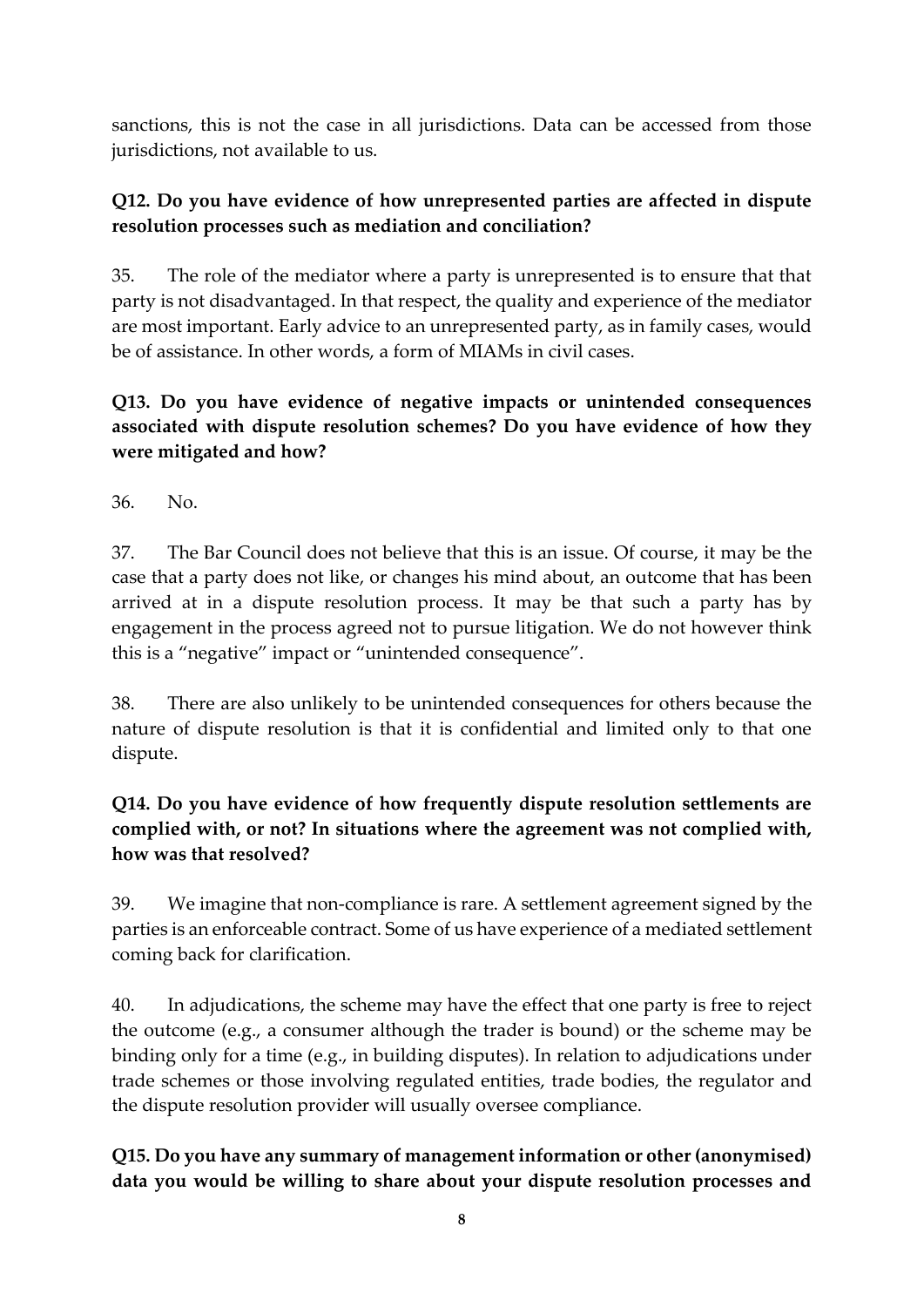**outcomes? This could cover volumes of appointments and settlements, client groups, types of dispute, and outcomes. If yes, please provide details of what you have available and we may follow up with you.** 

41. No.

**3. Dispute resolution service providers** 

**Q16. Do you have evidence which demonstrates whether the standards needed to provide effective dispute resolution services are well understood?** 

42. No.

### **Q17. Do you have evidence of the impact of the standard of qualifications and training of dispute resolution service providers on settlement rates/outcomes?**

43. The Civil Mediation Council (CMC) lists registered mediators and mediation providers. CMC mediators must meet minimum training and CPD requirements, have insurance, comply with a code of conduct and operate complaints procedures. CMC mediators must mediate to a certain level each year. The CMC operate a disciplinary process in respect of complaints made against mediators. While the training of mediators is reasonably rigorous, it is practice which develops a mediator's skills, and this in turn reflects in settlement rates and outcomes.

44. In relation to accredited providers of services that fall within the scope of the ADR Directive (i.e., Consumer disputes), providers are required to ensure that officials subscribe to certain criteria as set out in the Directive.

# **Q18. Do you have evidence of how complaints procedure frameworks for mediators and other dispute resolution service providers are applied? Do you have evidence of the effectiveness of the complaints' procedure frameworks?**

45. This sort of information is likely to be available from the providers. The Bar Council does not keep information on complaints about individual barristers. The Bar Standards Board might be able to provide statistical information.

# **Q19. Do you think there are the necessary safeguards in place for parties (e.g. where there has been professional misconduct) in their engagement with dispute resolution services?**

46. The CMC and the Bar Standards Board have disciplinary procedures. Individual mediators and mediation providers must operate grievance/complaints procedures. The Chartered Institute of Arbitrators also has disciplinary procedures.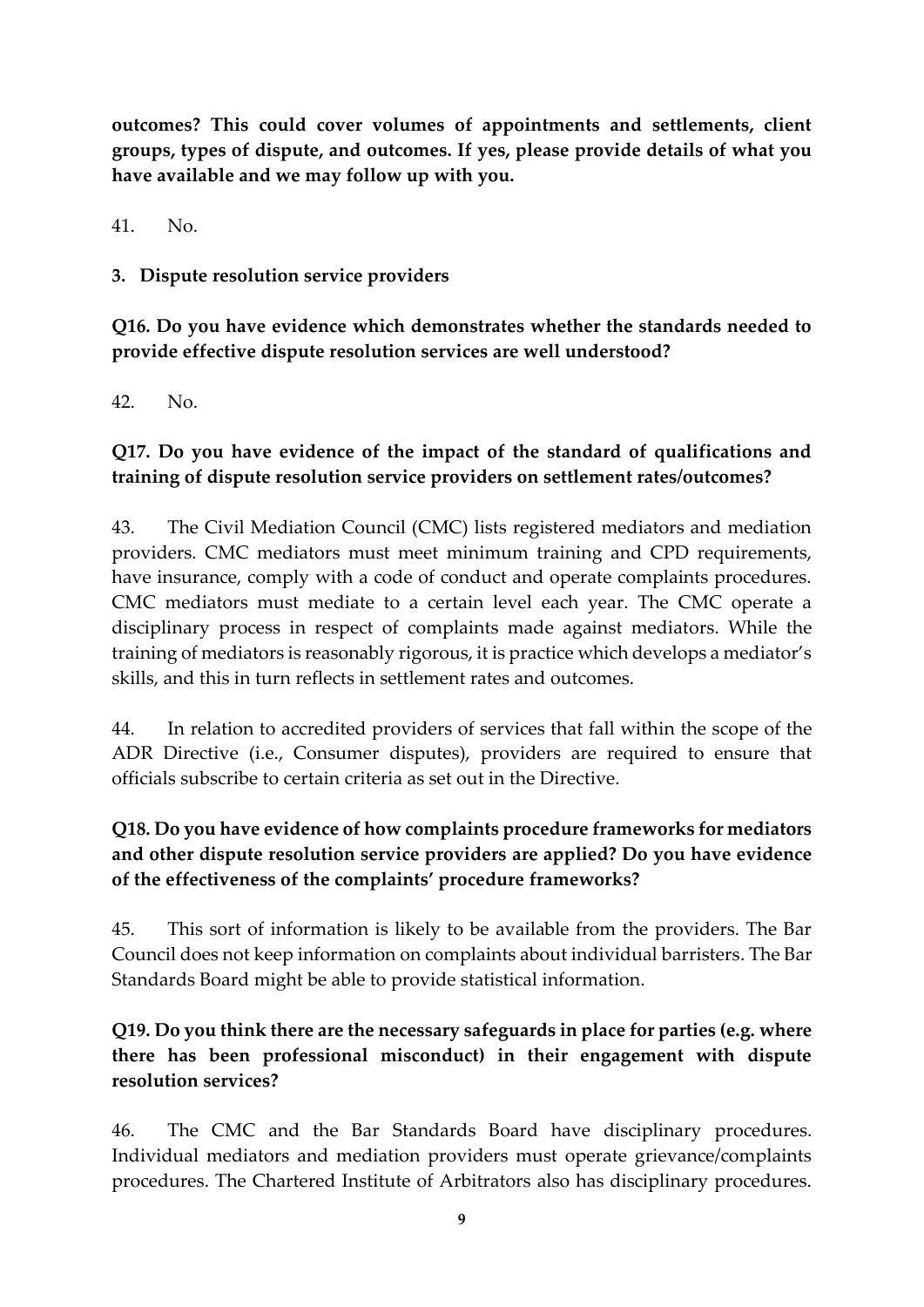The Law Society also operates complaints procedures. It appears, absent any evidence to the contrary, that necessary safeguards are in place for parties.

### **Q20. What role is there for continuing professional development for mediators or those providing related services and should this be standardised?**

47. CPD is a requirement for continuing practice as a CMC registered mediator. Sharing of experience among mediators is a valuable asset. This is particularly so where mediators mediate alone and have little opportunity to learn new skills. This is standardised by reference to categories of activity which qualify as CPD.

# **Q21. Do you have evidence to demonstrate whether the current system is transparent enough to enable parties to make informed choices about the type of service and provider that is right for them?**

48. The Bar Council has no such evidence. As explained above, there is a need for information to be made available to parties to enable them to make informed choices of the process(es) suitable to them and their dispute. To be effective, such information should be held and accessible centrally.

### **4. Financial and economic costs/benefits of dispute resolution systems**

### **Q22. What are the usual charges for parties seeking private dispute resolution approaches? How does this differ by case types?**

49. There is no usual charge that applies across all types of process. Mediation charges are agreed by individual mediators in a range that varies from a few hundred pounds to many thousands. Adjudications and arbitrations that take place under established schemes are often subject to fixed fees set by the dispute resolution providers. Individually negotiated fees are likely to be set at an hourly rate in a range from approximately £100 per hour to £1,000 per hour or a daily rate. Parties can negotiate capped fees for the dispute resolution. The fees are thus dependant on the type of dispute, the negotiated rate and the complexity of the case.

### **Q23. Do you have evidence on the type of fee exemptions that different dispute resolution professionals apply?**

**Q24. Do you have evidence on the impact of the level of fees charged for the resolution process?** 

**Q25. Do you have any data on evaluation of the cost-effectiveness or otherwise of dispute resolution processes demonstrating savings for parties versus litigation?**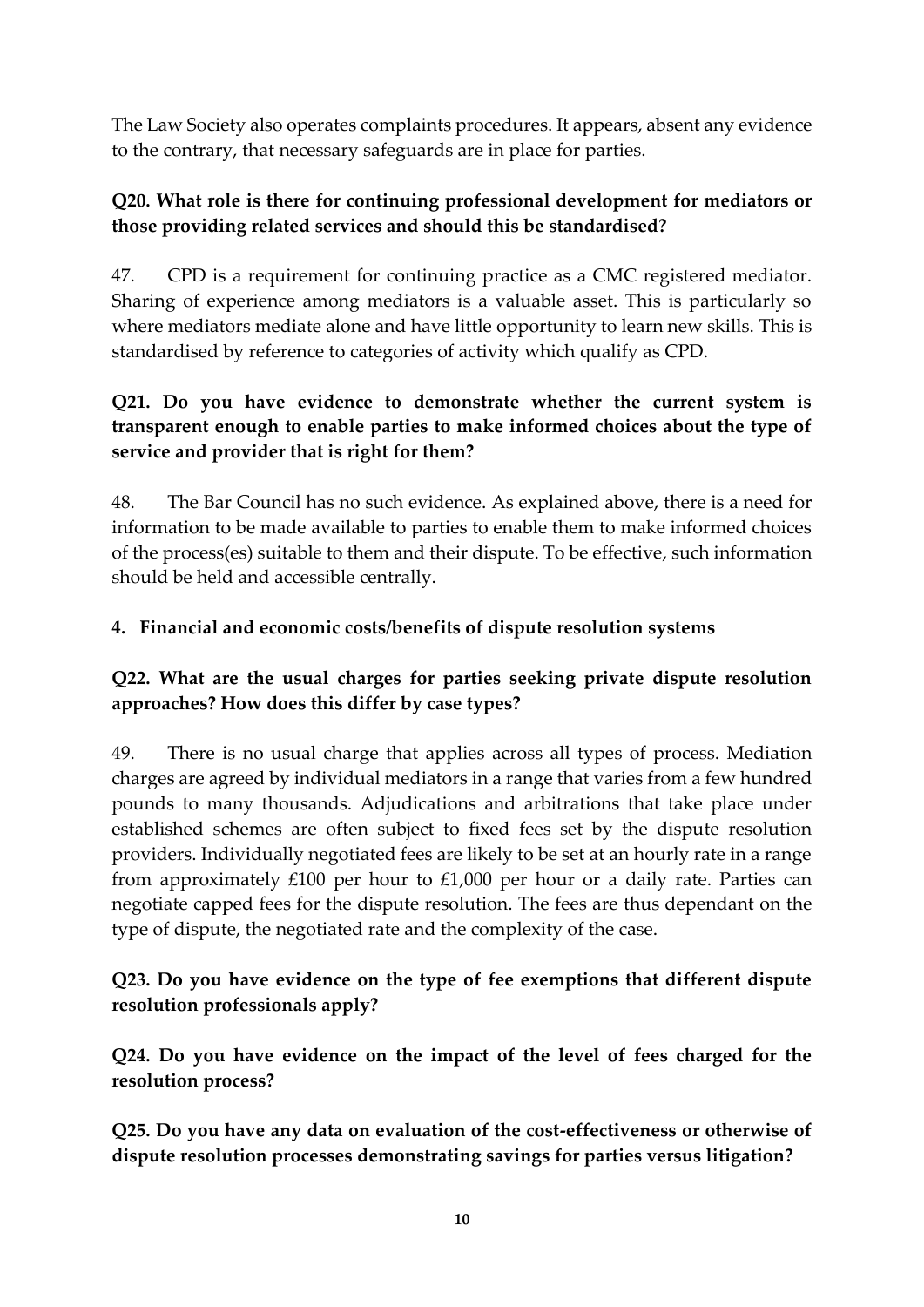50. The Bar Council does not gather such evidence or data and can only respond generally to Q23, 24 and 25 as follows.

51. The cost of provision of private resolution processes is very much market led. The market in mediation is highly competitive. Providers tend to charge fees at levels dictated by the claim value, providing there is a value to the claim. As practising mediators, ADRP members have not seen any drop in mediations due to the level of fees.

52. However, there is a real issue with low value claims where fees will easily become disproportionate. Mediators will expect, and be entitled to, a reasonable fee. In the event of compulsory mediation, who will pay? The Small Claims Mediation Service is of relevance here, as is Judicial Mediation.

### **5. Technology infrastructure**

### **Q26. Do you have evidence of how and to what extent technology has played an effective role in dispute resolution processes for citizens or businesses?**

53. Technology at various levels has played a significant role in many areas of dispute resolution, particularly during the COVID-19 pandemic crisis, from using video conferencing technology (VCT) to conduct hearings and mediation processes online, to various online dispute resolution (ODR) platforms, and the use of artificial intelligence algorithms.

54. We refer to VCT to mean any online technology or software that allows users in different locations to hold face-to-face remote meetings (being present simultaneously to present their position) without having to move to a single location together (e.g., Zoom, Microsoft Teams). VCT is particularly convenient for users in different cities or even different countries because it saves time, expenses, and hassles associated with travel and also caters for the safety concerns in relation to the COVID-19 pandemic. Uses of VCT include: i) holding routine meetings and client conference calls; ii) conducting negotiations and online mediations; iii) holding court/tribunal remote hearings; iv) providing online pro-bono advice for citizens; and v) training professionals. There is also anecdotal evidence that those with disabilities have actually preferred to have remote online mediations and hearings using VCT.

55. Online dispute resolution (ODR) is a branch of dispute resolution which uses technology to facilitate the resolution of disputes between parties completely online, usually in an asynchronous manner using emails or online text. It primarily involves negotiation, mediation, adjudication or arbitration conducted completely online. ODR technology is used to streamline bulk, low-value claims/transactions, or for disputes where the law is relatively simple and has limited outcomes (e.g., debt recovery).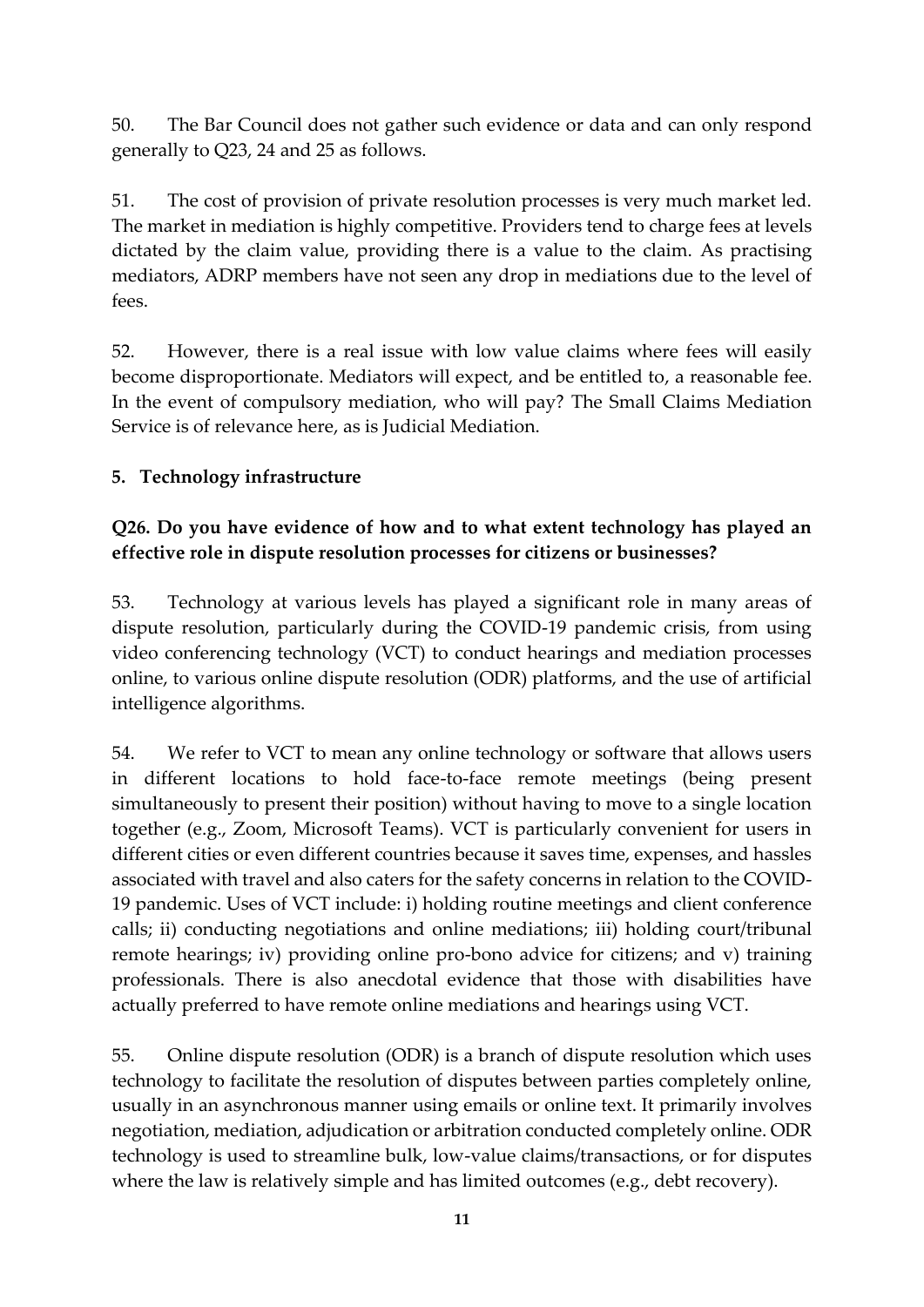56. Although traditionally ODR technology was used for customised systems or sectors, (like eBay Resolution Centre, Facebook's dispute system or parking penalty disputes at the Traffic Penalty Tribunal), there appears to be a widening in the use of ODR to deal with more areas for citizen based on decision tree algorithms (e.g. "[Rechtvijzer](https://rechtwijzer.nl/werk) : First Aid Lawyer"). However, the effectiveness of the use of such platforms using basic decision tree algorithms and/or narrow artificial intelligence-led technologies is questionable.

57. There are also specific technologies which support different aspects of dispute resolution, which are provided by a variety of technology providers, some relatively niche, including (but not limited to):

- (i) Smartsettle for blind bidding, these systems accept confidential settlement offers from the parties and determine what is acceptable to both parties.
- (ii) SettlementIQ/MicroPact for drafting collaborations to enable parties to review draft document and forms to resolve disputes.
- (iii) Modria/Smartsettle for automated negotiation, where algorithms are used to calculate outcomes that allegedly lead to the maximum satisfaction of the parties.
- (iv) Luminance e-Discovery and Corporate Diligence platform.
- (v) Virtual Courthouse.com, which enables remote mediation through VCT.
- (vi) CaseXplorer online arbitration case evaluation tool.

58. The Bar Council has limited evidence as to the actual effectiveness of these technologies as some have been of limited use, particularly in serious cases.

### **Q27. Do you have evidence on the relative effectiveness of different technologies to facilitate dispute resolution? What works well for different types of disputes?**

59. Further to the response given to Q26 above, it appears online private mediations and arbitrations using VCT are effective subject to addressing concerns on accessibility and fairness.

60. With regard to VCT concerns as to following need to be addressed:

(i) Accessibility issues to make sure users are treated as fairly as possible, such as: a) whether the parties have sufficient hardware (or has one party only has access to a mobile phone?) for participation and sharing content; b) any disability issues that may have to be catered for; c) whether the broadband speed for all users sufficient for a stable connection; d) whether the participants have a private area when on camera. Such concerns link to the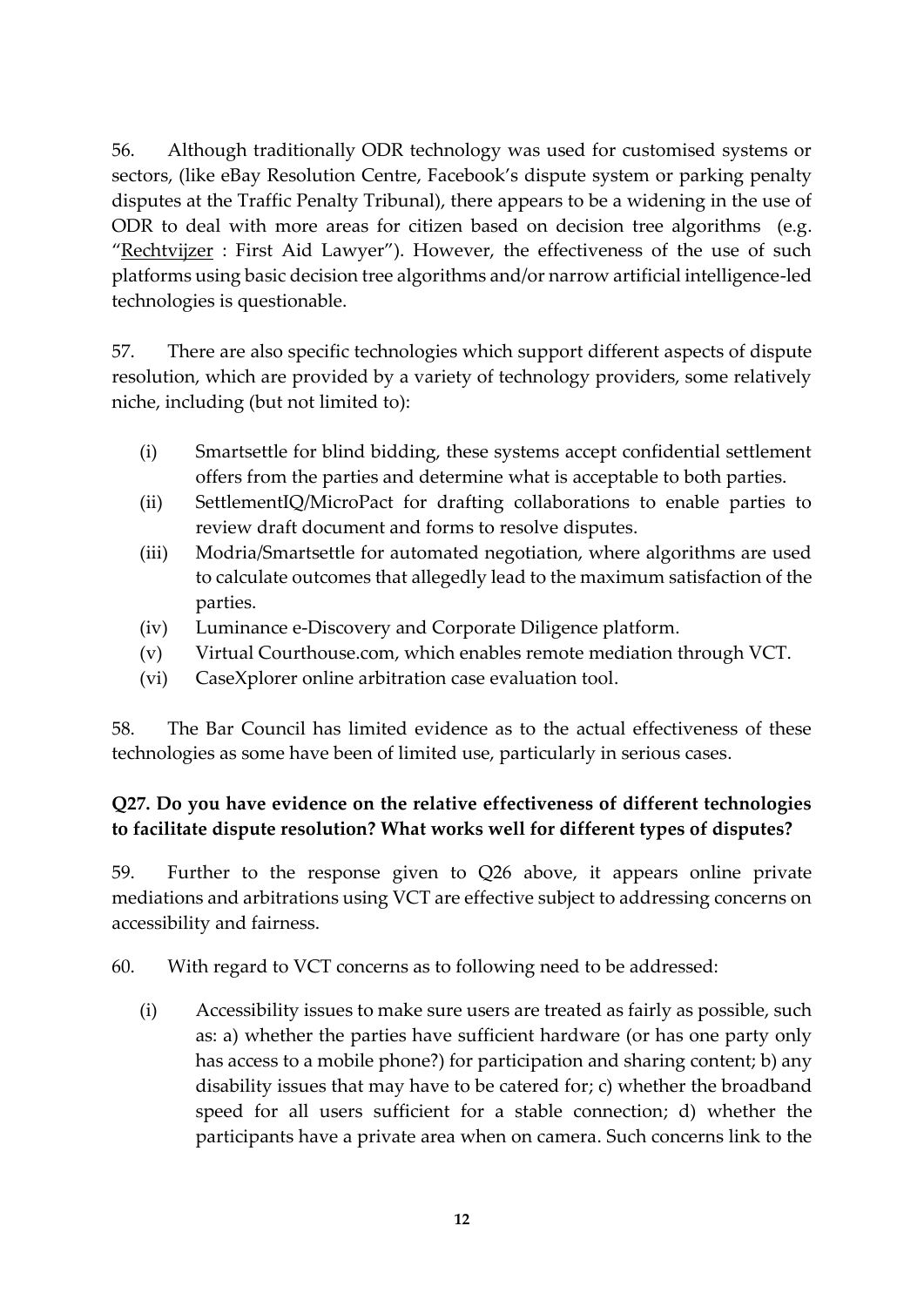sixth general point made in paragraph 14, above. Any technology infrastructure adopted should be inclusive.

- (ii) Data Protection and Cybersecurity issues need to be addressed by all users particularly where sensitive data is being shared.
- (iii) Addressing legal professional privileged communications with the parties and their lawyers. Are there private avenues for the parties to communicate maintaining confidentiality of the process?
- (iv) Privacy issues and dealing with any recordings which may be taken (whether or not with permission).

61. The Bar Council does not have any empirical evidence of the effectiveness of ODR technologies, or other technologies using automated algorithms. However, concerns as to the use of such algorithms and its accuracy in correct decision making, as well as addressing the challenges (bias/discrimination) need to be dealt with by the providers on development and implementation, so that the algorithms used and/or co-factor-data relied upon are transparent (to address any concerns of bias/discrimination, and/or be available for challenge to enforce legitimate fundamental rights of citizens).

62. Mediation and arbitration have been used effectively to resolve disputes arising as to the explicability of complicated machine learning algorithms between providers and users, sometimes in a review of the challenged decision.

63. Recordings used by drones have been used to avoid site visits, which has made the dispute resolution process safer and more efficient for the participants.

# **Q28. Do you have evidence of how technology has caused barriers in resolving disputes?**

64. As mentioned above in response to Q27, there are the general issues which need to be addressed when dealing with VCT software for hearings and mediations such as accessibility, fairness, data protection and security etc. However, VCT has been very effective in private and judicial mediations as well as arbitral hearings.

65. Sometimes there are difficulties experienced when users do not have a private quiet space to: (i) protect the confidentiality of the process; (ii) be fully present to the process taking place; and/or (iii) avoid unnecessary interruptions and distractions. The common barrier is when a party intentionally uses technology as an excuse to delay matters, (saying that they cannot connect or use the technology), and/or abuses the trust factor or rules agreed for conducting the dispute resolution (e.g. where a witness in arbitral proceedings is being coached while giving evidence online).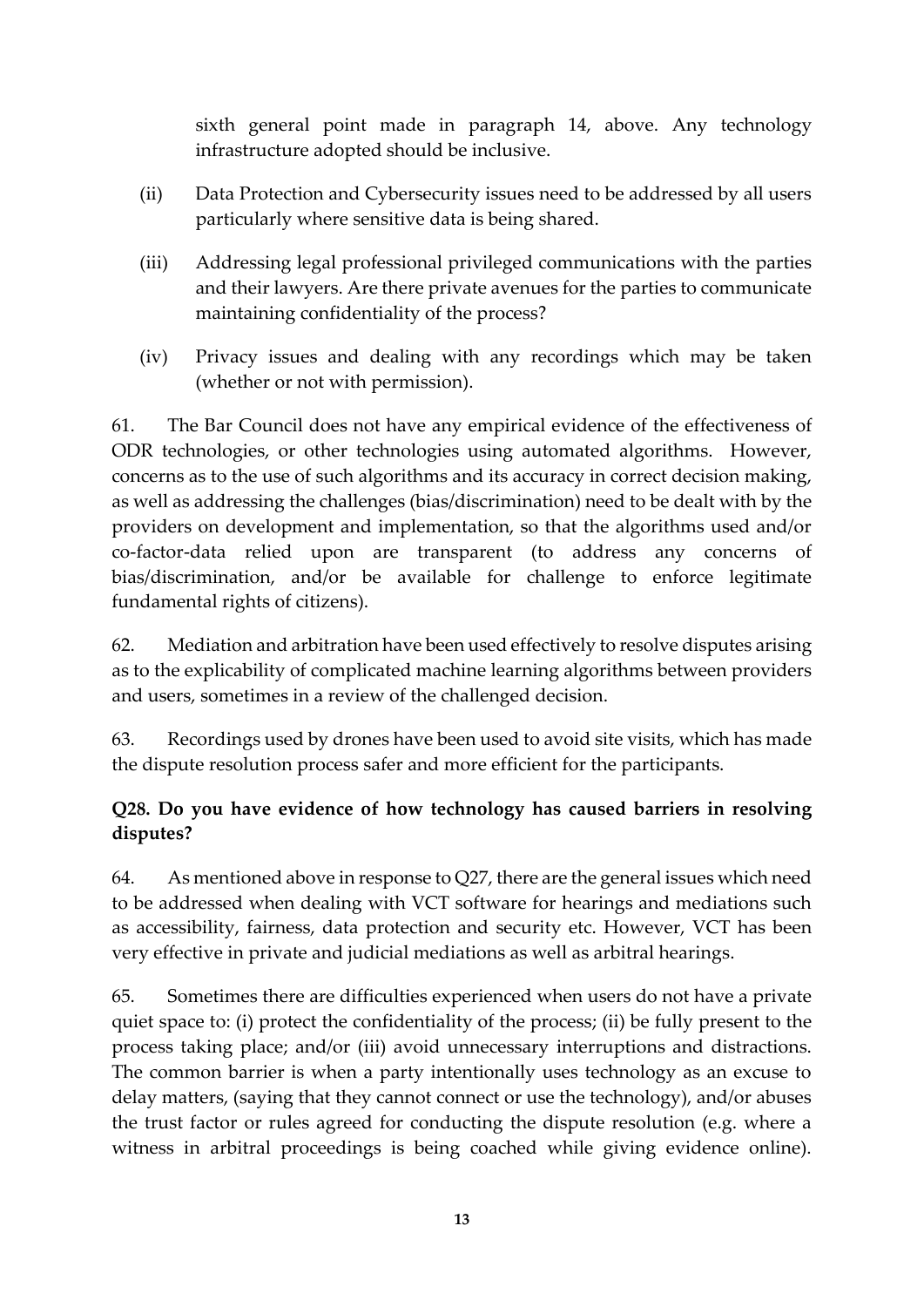However, most of these barriers can usually be addressed, depending on the circumstances.

### **Q29. Do you have evidence of how an online dispute resolution platform has been developed to continue to keep pace with technological advancement?**

66. The Bar Council has very limited evidence as to how ODR platforms have been developed to continue to keep pace with technological advancements and/or proposed regulations on the use of artificial intelligence-led technologies.

# **Q30. Do you have evidence of how automated dispute resolution interventions such as artificial intelligence-led have been successfully implemented? How have these been reviewed and evaluated?**

67. Again, we have very limited evidence as to how the artificial intelligence-led interventions have been implemented, reviewed or evaluated.

68. The Bar Council assumes that these are rather basic decision-tree based algorithms which will require the assistance of professional lawyers in order to provide an effective resolution of the dispute.

### **6. Public Sector Equality Duty**

**Q31. Do you have any evidence on how protected characteristics and sociodemographic differences impact upon interactions with dispute resolution processes?** 

69. No.

**Q32. Do you have any evidence on issues associated with population-level differences, experiences and inequalities that should be taken into consideration?** 

70. No.

#### **7. Additional evidence**

**Please share additional evidence in relation to dispute resolution, not covered by the questions above, that you would like to be considered as part of this Call for Evidence.**

The Bar Council has no additional evidence to share.

**Bar Council 29 October 2021**